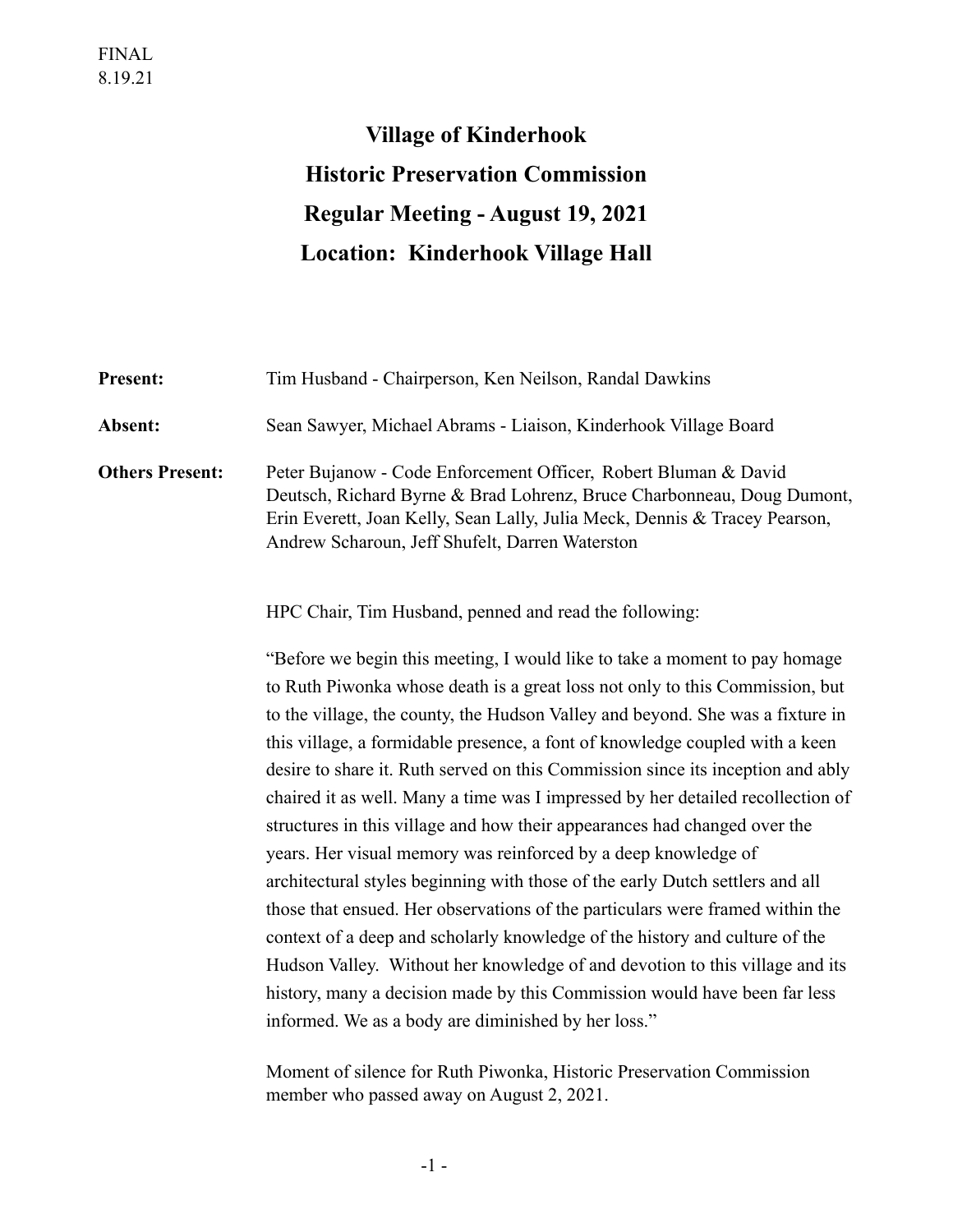| <b>Workshops:</b>       | 2-4 Hudson St./Staircase/Darren Waterston                                          |
|-------------------------|------------------------------------------------------------------------------------|
|                         | Darren Waterston addressed the Commission in regard to the staircase he            |
|                         | proposes for 2-4 Hudson St., right side of building and adjacent to the            |
|                         | bandstand. An easement has been granted to replace the existing staircase that     |
|                         | was built in the 1980's, currently not to code and not so structurally sound.      |
|                         |                                                                                    |
|                         | There is approximately 20 feet of space between the side of the building and       |
|                         | the bandstand. This staircase will be discrete as it hugs the building at 36"      |
|                         | wide and has a fence-like gate at the front of 2 Hudson St. as opposed to the      |
|                         | existing entrance from the shared right of way between the two business.           |
|                         | Staircase to be built with wood and painted. Mr. Waterston presented               |
|                         | renderings of the rear stair elevation and core plan using the design detail/style |
|                         | and dimensions of the spindles and railings on the village bandstand as            |
|                         | inspiration and to create a relationship between the bandstand and the             |
|                         | staircase.                                                                         |
|                         | The Commission was acceptable of replicating the bandstand spindles/               |
|                         |                                                                                    |
|                         | handrails for the staircase and requested Mr. Waterston provide a photo of the     |
|                         | existing staircase, details of the spindles/handrails/measurements, and            |
|                         | materials list for further review when he submits his HPC application.             |
|                         |                                                                                    |
|                         |                                                                                    |
|                         | T. Husband brought the Regular Meeting to order at 7:14 pm.                        |
| <b>Minutes:</b>         | Motion made to approve the Regular Meeting Minutes of July 15, 2021.               |
|                         | Moved: K. Neilson; Second: R. Dawkins. Motion carried.                             |
|                         |                                                                                    |
| <b>Funds Remaining:</b> | \$1,919.35                                                                         |
|                         |                                                                                    |
| Correspondence:         | Letter of interest with resume was received from Alexandra Anderson for the        |
|                         | Commission's open seat.                                                            |
|                         |                                                                                    |
| <b>New Business:</b>    | <b>20 William St./Demolition/Robert Bluman &amp; David Deutsch</b>                 |
|                         | Robert Bluman and David Deutsch presented the Commission with their                |
|                         | application requesting approval to demolish the present structure on their         |
|                         | property. Originally the house was a shed, a 2nd floor was added on, and           |
|                         |                                                                                    |
|                         | ceiling height is just over 6 ft. For the record, R. Dawkins pointed out that      |
|                         | there are no architectural merit or any historical fabric left in the building, a  |
|                         | 20th century distressed structure. The vinyl siding will be removed by their       |
|                         | contractor, Jeff Shufelt. Asbestos shingles will be removed by an asbestos         |
|                         | company. Demolition expected to start in September. The existing barn will         |
|                         | remain on the property. Neighbors were present in support of this project.         |
|                         | Mr. Bluman and Mr. Deutsch are currently interviewing architects for               |
|                         | construction of a new house. They envision a Colonial or Italianate style          |
|                         | house, approximately 3,000 sq ft., centered on the lot with a circular drive.      |
|                         | This new house is expected to be built in 2022-23.                                 |
|                         |                                                                                    |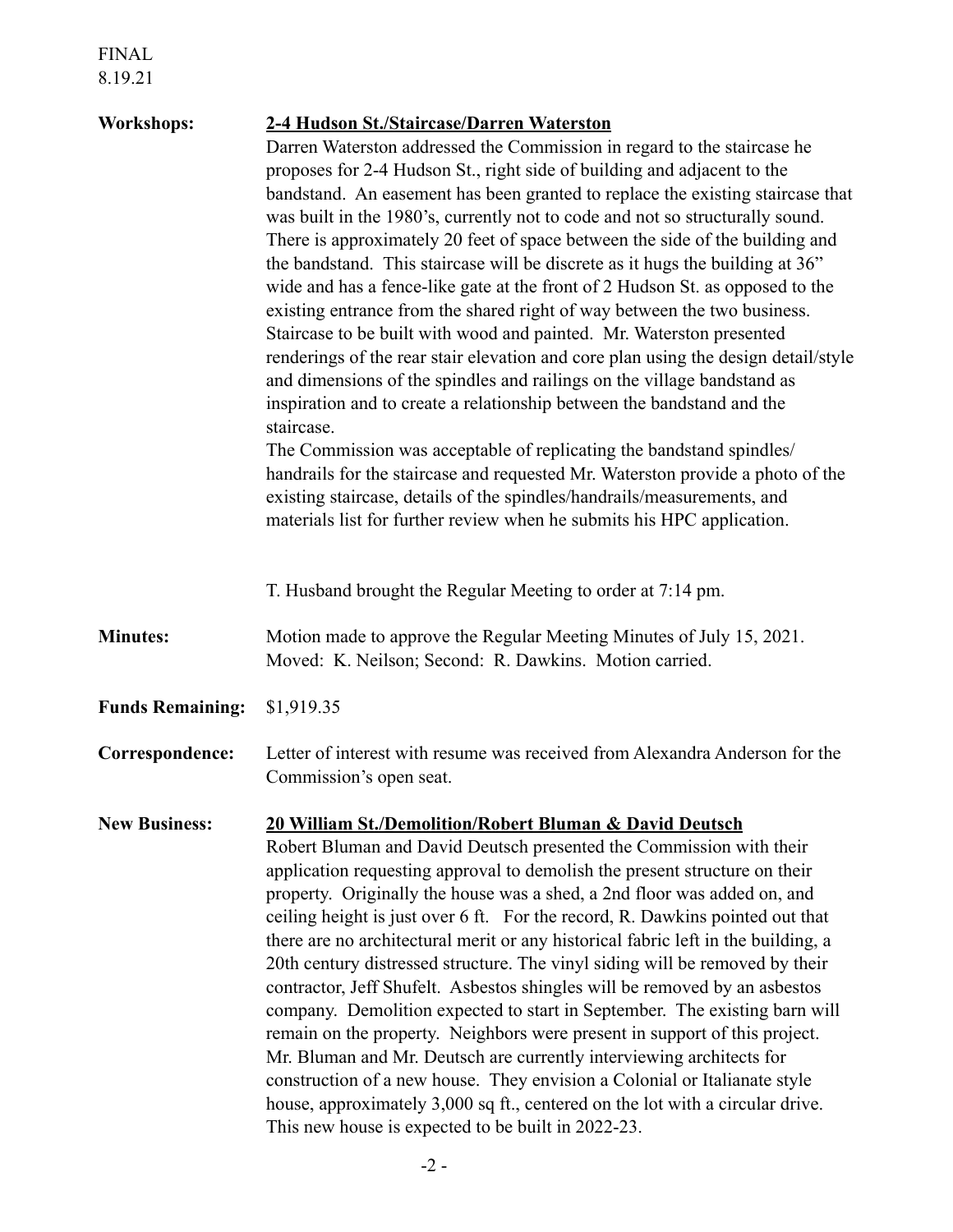FINAL 8.19.21

> Motion made to approve the application for demolition of the house located at 20 William St. which the Historic Preservation Commission deems has no historic significance.

Moved: R. Dawkins, Second: K. Neilson. Motion carried.

\$10 Application Fee - Paid

#### **28 Hudson St./Windows/Julia Meck**

Julia Meck presented her application to the Commission for replacement of 18 existing double hung, non-functional, inefficient, and broken single pane windows. Applicant request approval for installation of "Pella Lifestyle Series" aluminum clad exterior, wood interior, energy efficient, double hung windows, 1 over 1.

K. Neilson had the opportunity to look at the windows at this property and concluded the windows are indeed in bad shape. Windows are 1 over 1 and probably installed when the siding was replaced, possibly in the 1940's. Applicant would like to replace with same style window, 1 over 1, keeping the unobstructed view. Although Commission members would prefer a grid window, 6 over 6 or even 2 over 2, applicant prefers 1 over 1, but, would consider 2 over 2 depending on the price point. K. Neilson pointed out to the applicant that the 2 over 2 window would have to be a simulated divided light with a spacer, giving a more historic profile. Applicant agreed to that style if 2 over 2 windows are decided to be the window of choice.

Motion made to approve the application for replacement of 18 windows at 28 Hudson St. with either 1 over 1 or 2 over 2 windows, homeowners choosing, with Pella Lifestyles Series as described in application or same type with 2 over 2 configuration meeting criteria in Chapter 75-7B (2 & 4) and Chapter 75-7C (1, 2 & 4).

Moved: K. Neilson; Second: R. Dawkins. Motion carried.

\$10 Application Fee - Paid

#### **12 Broad St./Windows/Mary Ose**

Andrew Scharoun, contractor, presented Mary Ose's application to the Commission for replacement of 3 windows on the 2nd floor front of the building along with the windows on each side of the building. Existing windows are old and inefficient. Installation of Jeld-Wen wood windows, 6 over 6, energy efficient windows would replace existing. These raw pine windows would be painted inside and out, trim will be replaced with the same. Overall appearance will remain unchanged.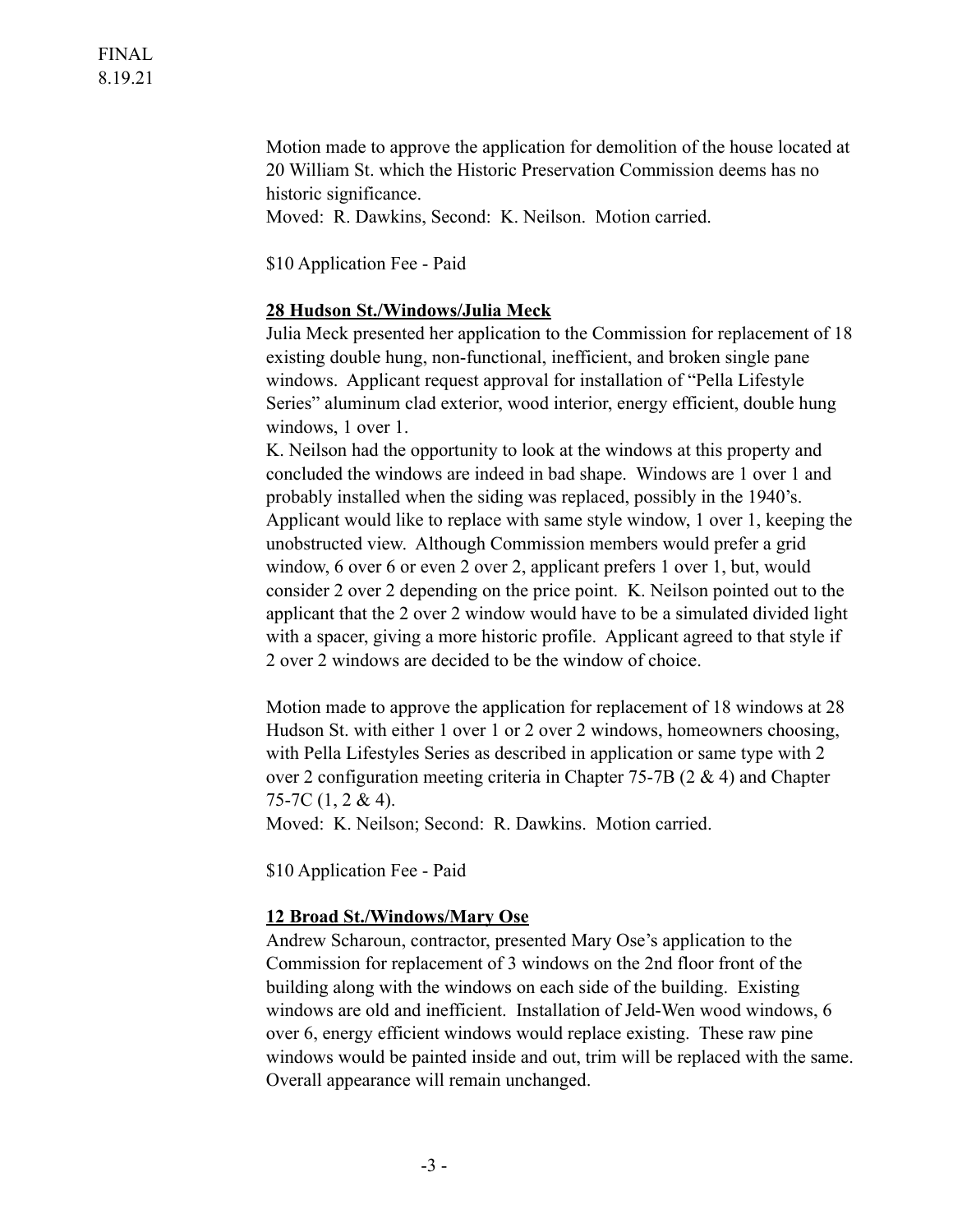Motion made to approve the application for 3 windows on the 2nd floor front of the building along with the windows on each side of the building meeting criteria in Chapter 75-7B  $(1, 2 \& 4)$  and Chapter 75-7C  $(1 \& 4)$ . Moved: R. Dawkins, Second: K. Neilson. Motion carried.

\$10 Application Fee - Paid

## **31 William St./Roofs/Bruce Charbonneau**

Erin Everett from Phelps Brothers Roofing and Bruce Charbonneau, homeowner, presented the application for replacement of existing barn roof with standing seam metal roof, slate gray color. Remaining information on the application pertained to back roof replacement, not visible from public way, HPC approval not required

Motion made to approve the application for replacement of the barn roof at 31 William St. with metal standing seam as described in the application meeting criteria in Chapter 75-7B (2 & 4) and Chapter 75-7C (1, 2, 3 & 4). Moved: K. Neilson, Second: R. Dawkins. Motion carried.

\$10 Application Fee - Paid

## **9 Broad St./Roof/Joan Kelly**

Erin Everett from Phelps Brothers Roofing and Joan Kelly, homeowner, presented the application for replacement of existing roof with GAF Timberline HDZ Lifetime architectural shingles, pewter gray color. Flashing and drip edge will be white, matching existing. Ridge vent to also be installed.

Motion made to approve the application for replacement roof at 9 Broad St. meeting criteria in Chapter 75-7B  $(2 \& 4)$  and Chapter 75-7C  $(1, 3 \& 4)$ . Moved: R. Dawkins, Second: K. Neilson. Motion carried.

\$10 Application Fee - Paid

## **21 Hudson St./Windows/Dennis & Tracey Pearson**

Dennis & Tracey Pearson presented the Commission with their application to replace 11 non-functional windows. Seven windows on the 1st floor and two each on the upper North and South sides of the house to be replaced with Weather Shield Premium double-hung replacement windows. Exterior window units will be white aluminum cladding to match existing trim & color. Each window will replicate the existing sash styles of the current windows, 2 over 2 for all seven 1st floor windows, 4 over 4 for the two South side upper windows above the side porch, and 6 over 6 for the two upper North side windows that overlook the narrow driveway. Windows will have simulated